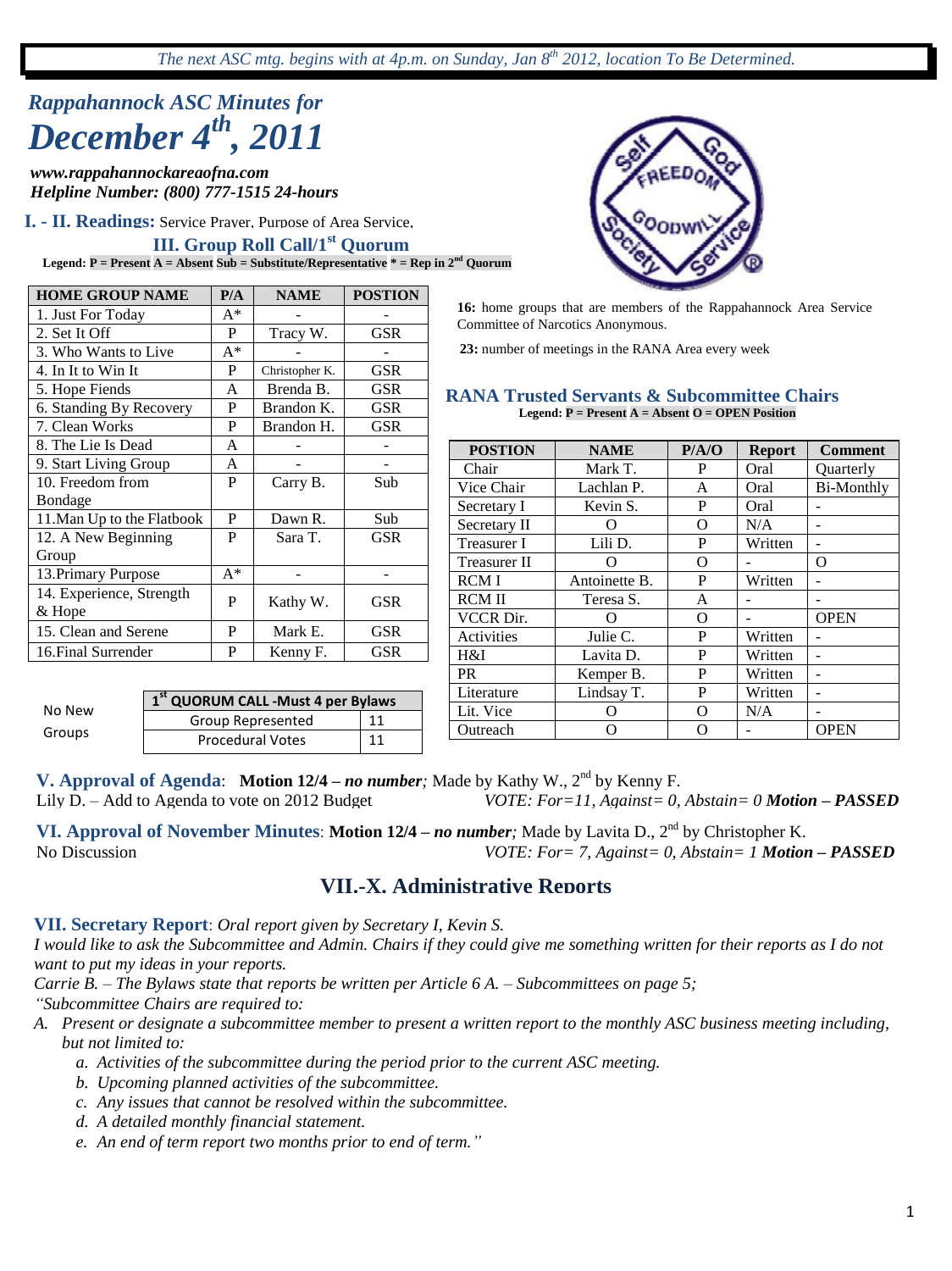### **VIII. Vice Chair Report**: Oral report given by Vice Chair, Lachlan P.

*Attended Activities Subcommittee meeting for the Holiday event – date, location and time were chosen. Attended PR Subcommittee however only two people attended. The following week PR and H&I met, however I was not able to attend. I was not able to get the password from the church for the wireless internet.*

Discussion: Lindsay T./Lachlan P – Vice Chair is a key holder for Area per the Bylaws. Lindsay and Lachlan will get together to have Lachlan signed on as a key holder.

**Not numbered or on Agenda: Chair Report**: Oral report given by Chair, Mark T.

*I went down to the bank and removed the previous Chair from the bank account as well as signed up to be on the account. So we can do new business proper – legal and squared away.*

No Discussion

**IX. Treasurer's Report**: Oral and written report given by Treasure I, Lily D.

\*See *Appendix A* on Pg 7. for Report of Nov2011 Business given at Dec 2011 ASC

*Group took in \$116, Literature sold was \$379.75, 7th Tradition was \$5 for a total Deposit of \$500.75. Deposit did not get into the bank per the Bylaws within 5 business days due to Veterans Day holiday. Need a Treasurer II to help out. Expecting vote on the Purposed Budget. Expecting accounting from the RCM team for \$190.54.*

**X. RCM Report**: Oral and written report given by RCM II, Antoinette B.

*The RCM team has \$194.00 to turn in. \$40 in gas was used, \$50 in copies in which the RCM will have to reimburse Area since I do not have all receipts I will turn in all money by Friday. In Loving Service ~ Antoinette B.*

Discussion: (Antoinette B./Kevin S./Lily D./ Mark T./Etta F./Christopher K.) *RCM II is absent today and has receipts that need to be turned in.*

*PARAPHASED from recording per Secretary I, Teresa C. -* Last month copies of the Regional Reports were made and put on the back table for GSRs to pick up and bring information to groups as this body requested the RCM to provide copies on Regional Business. Determined that the body, per a motion, had requested a printed copy of the motions to be voted on for that month vs. printing the entire report. GSRs are encouraged to go to the Central Regional website to retrieve most recent information; [www.car-na.org.](http://www.car-na.org/) Was suggested that any printed materials the GSRs and body need be made aware be handed to each member and the items of interest be highlighted during the RCM team report. Further suggestion was to take a count of GSRs that did not have computer access and only provide printed copies for those GSRs.

# **XI. Subcommittee Reports**

**A. Activities Report**: Oral and written report given by Chair, Julie C.

*First of all I would like to thanks ASC for allowing me to serve. Activities is asking for \$245 from our budget for foc beverages, coffee, plastic goods for marathon meeting staring Sat Dec 24-Mon Dec 26<sup>th</sup>. So we may be able to give unconditionally. Thank You. In loving Service Julie C.*

No Discussion

### **B. Hospitals & Institutions (H&I) Report**: Oral report given by Lavita D

*November has been a busy month with the merger with PR. Kemper has designed a flyer for our upcoming meeting on Jan 22nd at the Thurman-Brisban Center. If you are looking for a meaningful service commitment PR and H&I are great places to serve, please feel free to call either myself or Kemper to find out more information. There will be no meeting in December as Christmas falls on the last Sunday of this month. We will see your on Jan 22nd. Thanks!* No Discussion

### **C. Literature Chair Report**: Oral and written report given by Chair, Lindsay T.

*Last month we sold \$379.75 in literature. Our end budget is \$1060.85. I will be making a motion for \$7.88 for reimbursement for a new receipt book. I did not make a literature order this month. We are still meeting upstairs at Wegman"s at 5pm every third Thursday. Please announce that I need help no clean time requirements. ~Lindsay T.*

Discussion: (Christopher K./Lindsay T.) Clarification of help needed; Transportation to and from Area, larger vehicle to carry the literature; also need help filling orders at Area

### **D. Outreach Report**: **Open position** – no report.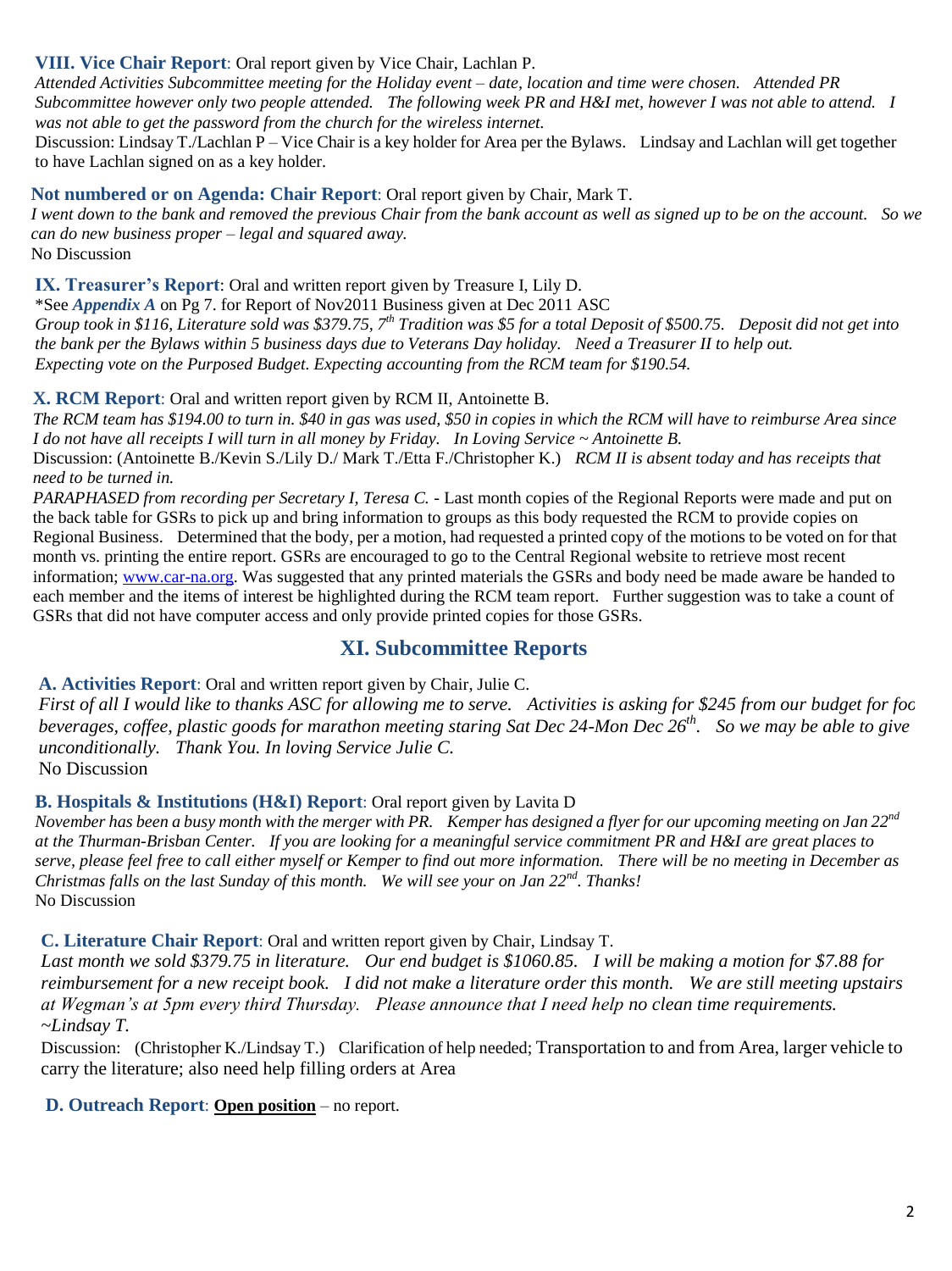### **E. Public Relations (PR) Report**: Oral and written report given by Chair, Kemper B.

*PR met at its regularly scheduled time and place on the 18th of November, and did not have any other members show. PR also met at its announced and scheduled "merge" meeting along with H&I on the 20th, and went over a few things. Firstly, we discussed what upcoming things can be done in a collaboration effort to get more support for both PR and H&I. Second, we discussed what steps we need to take in order to try to start another mailing to get information out to the public. The H&I chair took up the task of receiving a list of businesses and institutions and adding to this list to determine what places that the information can be sent, and what the packet would consist of. The mailing is going to be underway early next year. We are excited with hope about the budget being passed so that we have the funds readily available to try to carry the message in a positive way in 2012 with things like this mailing, and more. We also discussed when we could meet again and what ways we could spread this information so that we can get much needed participation. We agreed that because of the holiday and the AVCNA convention coming up, that we would make the meeting in January. That meeting is scheduled to happen Sunday, January 22nd from 5pm to 7pm at Thurman Brisbens.*

*The website is being updated today to reflect the month changes and the marathon meeting. The meeting info and flyer will be posted. Also, the info and flyer has been sent to CARNA to be posted on the regional website. Finally, the email issue seems to have been partially been resolved. I called Web.com and asked them to reactivate the emailing feature in which the tech told me he did. I still cannot log into it to manage the "forward" addresses, but, I did receive an email that was sent to webservant@rappahannockareaofna.com from an addict in need, so the forwards seem to be working. I am going to contact web.com to figure out what else needs to be done to edit the forwarders for the rest of the RANA addresses because I know these* 

*must be outdated. I ask that anyone that receives an email from "Trellix" (the forwarder) that is not a part of that respective subcommittee to let me know and I will try to resolve ASAP. Thank you all for letting me serve.*

*ILS and Happy Holidays ~Kemper B., RANA Web servant* No Discussion

**F. VCRR Director Report**: Open position – No report.

| <b>HOME GROUP</b>                                                                                                              | <b>GSR/ALT</b>                 | <b>DAYS AND TIMES</b><br><b>OF MEETINGS</b> | # GROUP<br><b>MEMBERS</b> | # AVG.<br><b>ATTENDING</b> | 7 <sup>th</sup><br>TRAD. | LIT.<br><b>ORDER</b> |  |
|--------------------------------------------------------------------------------------------------------------------------------|--------------------------------|---------------------------------------------|---------------------------|----------------------------|--------------------------|----------------------|--|
| 1. Just For Today                                                                                                              | Richard B. -<br>Unknown        | Sun. $12 - 1:30$ pm                         | $\blacksquare$            |                            | \$0                      | \$0                  |  |
| Has grown some, but still need to fill group positions.                                                                        |                                |                                             |                           |                            |                          |                      |  |
| Group Anniversaries: None reported                                                                                             |                                |                                             |                           |                            |                          |                      |  |
| 2. Set it Off                                                                                                                  | Tracy W.                       | Sun. 7 - 8:30pm                             | $\sim$                    | $\overline{\phantom{a}}$   | \$10.00                  | \$194.30             |  |
| Our group is really growing. We need home group members.                                                                       |                                |                                             |                           |                            |                          |                      |  |
| Anniversaries: Tracy W.-2yrs on 12/16                                                                                          |                                |                                             |                           |                            |                          |                      |  |
| 3. Who Wants to Live                                                                                                           | Terry C.                       | Mon. $-$ Fri. 12 - 1:00pm                   | $\overline{\phantom{a}}$  | $\overline{\phantom{a}}$   | \$0                      | \$0                  |  |
| The group is doing well. Our literature order is \$194.30.                                                                     |                                |                                             |                           |                            |                          |                      |  |
| Group Anniversaries: None this month.                                                                                          |                                |                                             |                           |                            |                          |                      |  |
| 4. In It to Win it                                                                                                             | Christopher K. -<br><b>GSR</b> | Mon. 7:30 - 8:00pm                          | $\blacksquare$            |                            | \$50                     | \$0                  |  |
| Excellent attendance * New Chair – Christopher K. * New Key person * Need assistance opening up tub w/our meeting contents.    |                                |                                             |                           |                            |                          |                      |  |
| Thank you to Activities for hosting the Holiday Marathon Meeting. I will also be joining H&I and would like to nominate myself |                                |                                             |                           |                            |                          |                      |  |
| for the Secretary II position.                                                                                                 |                                |                                             |                           |                            |                          |                      |  |
| Group Anniversaries: None Reported                                                                                             |                                |                                             |                           |                            |                          |                      |  |
| 5. Hope Fiends                                                                                                                 | Brenda B. -<br>Acting GSR      | Tue. 7 - 8:00pm                             | $\equiv$                  |                            | \$10                     | \$0                  |  |
| Up and down attendance. A lot more newcomers showing up. Need to fill service positions.                                       |                                |                                             |                           |                            | GSR, Alt GSR, Secretary, |                      |  |
| Treasurer. Rent is paid up until this month (Dec). Paid \$50 for the months of Aug-Dec '11                                     |                                |                                             |                           |                            |                          |                      |  |
| Group Anniversaries: None Reported                                                                                             |                                |                                             |                           |                            |                          |                      |  |
| <b>6.</b> Standing by Recovery                                                                                                 | Brandon K. -<br><b>GSR</b>     | Tue. $7:30 - 8:30$ pm                       |                           |                            | \$20.00                  | \$65.00              |  |
| Literature Order = $$65, 7th Tradition = $20$                                                                                  |                                |                                             |                           |                            |                          |                      |  |
| Group Anniversaries: Doug S.-3 yrs on 12/27                                                                                    |                                |                                             |                           |                            |                          |                      |  |
| 7. Clean Works                                                                                                                 | Brandon - GSR                  | Wed. 7 - 8:00pm                             | $\overline{\phantom{a}}$  |                            | \$20.00                  | \$0                  |  |
| Treasurer position has been filled at the group level. Attendance is strong. We now have added in the format that even though  |                                |                                             |                           |                            |                          |                      |  |
| you a newcomer with a year of less you can share if you need to w/in the first 15 mins. We have and alternate Chair person. We |                                |                                             |                           |                            |                          |                      |  |
| do not need to purchase laminated reading from Area like we planned. We will print them out and get them laminated ourselves.  |                                |                                             |                           |                            |                          |                      |  |
| We have a decent amount of home group members and trusted servants.                                                            |                                |                                             |                           |                            |                          |                      |  |
| Group Anniversaries: Mark T.-8 yrs on 12/21                                                                                    |                                |                                             |                           |                            |                          |                      |  |

### **XII. Group Service Representative (GSR) Reports**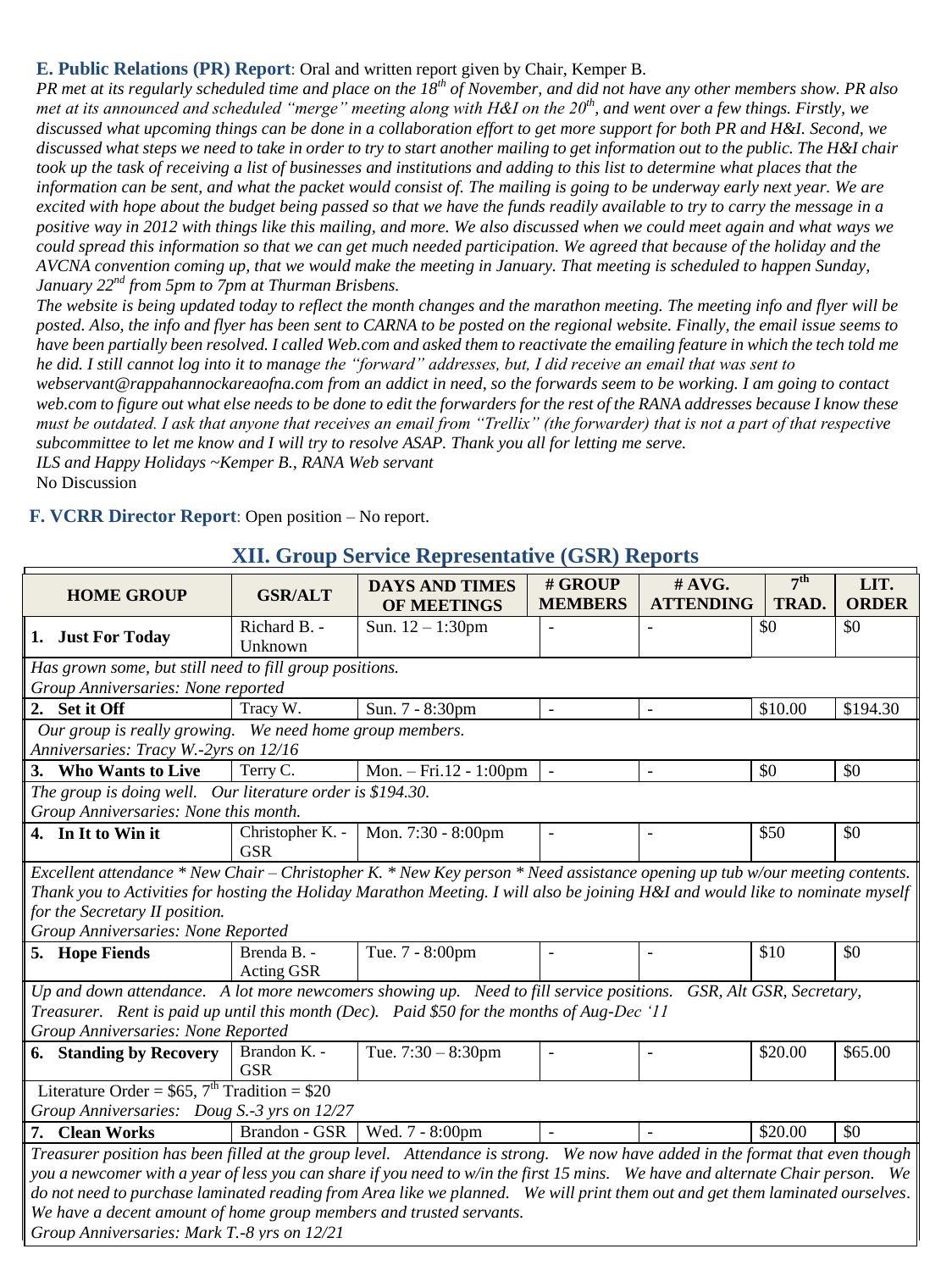# **XII. Group Service Representative (GSR) Reports** *- continued*

|                                                                                                                                                  |                   |                                      | # GROUP                  | #AVG.            | 7 <sup>th</sup> | LIT.         |
|--------------------------------------------------------------------------------------------------------------------------------------------------|-------------------|--------------------------------------|--------------------------|------------------|-----------------|--------------|
| <b>HOME GROUP</b>                                                                                                                                | <b>GSR/ALT</b>    | <b>DAYS AND TIMES</b><br>OF MEETINGS | <b>MEMBERS</b>           | <b>ATTENDING</b> | TRAD.           | <b>ORDER</b> |
| 8. The Lie Is Dead                                                                                                                               | <b>ABSENT</b>     | Wed. 7 - 8:15pm                      | $\overline{\phantom{a}}$ |                  | \$0             | \$0          |
|                                                                                                                                                  |                   |                                      |                          |                  |                 |              |
| 9. Start Living Group                                                                                                                            | <b>ABSENT</b>     | Thu. 7 - 8:00pm                      | $\overline{\phantom{a}}$ |                  | \$0             | \$0          |
|                                                                                                                                                  |                   |                                      |                          |                  |                 |              |
| 10. Freedom from                                                                                                                                 | Carrie B. - Sub.  | Thur. 8 - 9:00pm                     | $\overline{\phantom{a}}$ | $\overline{a}$   | \$0             | \$0          |
| <b>Bondage</b>                                                                                                                                   |                   |                                      |                          |                  |                 |              |
| Group is doing well. We continue to encourage people to serve and we are willing to educate anyone who is willing to serve on                    |                   |                                      |                          |                  |                 |              |
| at the Group Service Position.                                                                                                                   |                   |                                      |                          |                  |                 |              |
| Group Anniversaries: Margaret $-1$ yrs on 12/22, Eating Meeting $-$ Please bring a covered dish.                                                 |                   |                                      |                          |                  |                 |              |
| 11. Man Up to the                                                                                                                                | Dawn R. - Sub     | Thur. 7 - 8:30pm                     |                          |                  | \$0             | \$0          |
| Flatbook                                                                                                                                         |                   |                                      |                          |                  |                 |              |
| The group is going well. Very strong attendance. We are currently reading through the steps and having open discussion on the                    |                   |                                      |                          |                  |                 |              |
| steps. We donated \$40 to Activities Sub. Committee for the Marathon Meetings for Christmas. We look forward to helping out                      |                   |                                      |                          |                  |                 |              |
| Activities with the Marathon Meetings also. We are in the process of picking out T-shirts for our group.                                         |                   |                                      |                          |                  |                 |              |
| Group Anniversaries: None for December. In January – Kenny F.- 3 yrs on 1/6, Cleo J. – 20 yrs on 1/6                                             |                   |                                      |                          |                  |                 |              |
| 12. A New Beginning                                                                                                                              | Sara T. - GSR     | Fri. $7 - 8:15$ pm                   |                          |                  | \$0             | \$0          |
| Group                                                                                                                                            |                   |                                      |                          |                  |                 |              |
| Group is doing well. We are ordering \$22.25 worth of literature today. Our group voted to donate \$30 to the Activities Subcommittee            |                   |                                      |                          |                  |                 |              |
| to help care the message at the Holiday Marathon meeting being held: $24^{th}$ -26 <sup>th</sup> of Dec 2011. This group is donating directly to |                   |                                      |                          |                  |                 |              |
| Activities has nothing to do with their budge. There is no difference if we as a group give \$30 or buy \$30 worth of food. No                   |                   |                                      |                          |                  |                 |              |
| Difference! Period! Thank you, Sara T.                                                                                                           |                   |                                      |                          |                  |                 |              |
| Group Anniversaries: None at this time.                                                                                                          |                   |                                      |                          |                  |                 |              |
| 13. Primary Purpose                                                                                                                              | Richard $B - Rep$ | Sat. 12 - 1:30pm                     |                          |                  | \$0             | \$0          |
| Has grown some, but still has a need to fill positions in the group. Need people to announce that this meeting desperately needs                 |                   |                                      |                          |                  |                 |              |
| help.                                                                                                                                            |                   |                                      |                          |                  |                 |              |
| Group Anniversaries: None reported                                                                                                               |                   |                                      |                          |                  |                 |              |
| 14. Experience, Strength                                                                                                                         | Kathy W. - GSR    | Sat. $7 - 8:30 \text{pm}$            | $\overline{\phantom{a}}$ |                  | \$20.00         | \$0          |
| & Hope                                                                                                                                           |                   |                                      |                          |                  |                 |              |
| We have had increasing attendance, group is doing well. No literature order this month. \$20 donated to are.                                     |                   |                                      |                          |                  |                 |              |
| Group Anniversaries: Tracy W. - 2yrs on 12/17, Pat C. - 30yrs on TBD.                                                                            |                   |                                      |                          |                  |                 |              |
| 15. Clean and Serene                                                                                                                             | Mark $E. - GSR$   | Fri. 10 -11pm                        |                          | $5 - 15$         | \$5.00          | \$0          |
| 5 to 15 attending each week Still looking for someone to set-up, make coffee, lead the meeting and GSR.                                          |                   |                                      |                          |                  |                 |              |
| Group Anniversaries: None reported                                                                                                               |                   |                                      |                          |                  |                 |              |
| 16. Final Surrender                                                                                                                              | Kenny $F. - GSR$  | Tue. $7 - 8:30$ pm                   |                          |                  | \$5.00          | \$0          |
| Thanks Rappahannock Area for supporting Tuesday night Final Surrender Group in bowling Green; but the continuing of your                         |                   |                                      |                          |                  |                 |              |
| support would allow Bowling Green at the Free Mason Lodge to grow and further carry the message of NA. We are hosting our                        |                   |                                      |                          |                  |                 |              |
| first marathon meeting this Christmas from $24^{th}$ to the $26^{th}$ of December and are in needed of trusted servants for our Tuesday          |                   |                                      |                          |                  |                 |              |
| night 7-8pm meeting. Thanks to Activities Committee and The Man Up Flat Book meeting on Thursday whom have made this                             |                   |                                      |                          |                  |                 |              |
| possible.                                                                                                                                        |                   |                                      |                          |                  |                 |              |
| Group Anniversaries: None reported                                                                                                               |                   |                                      |                          |                  |                 |              |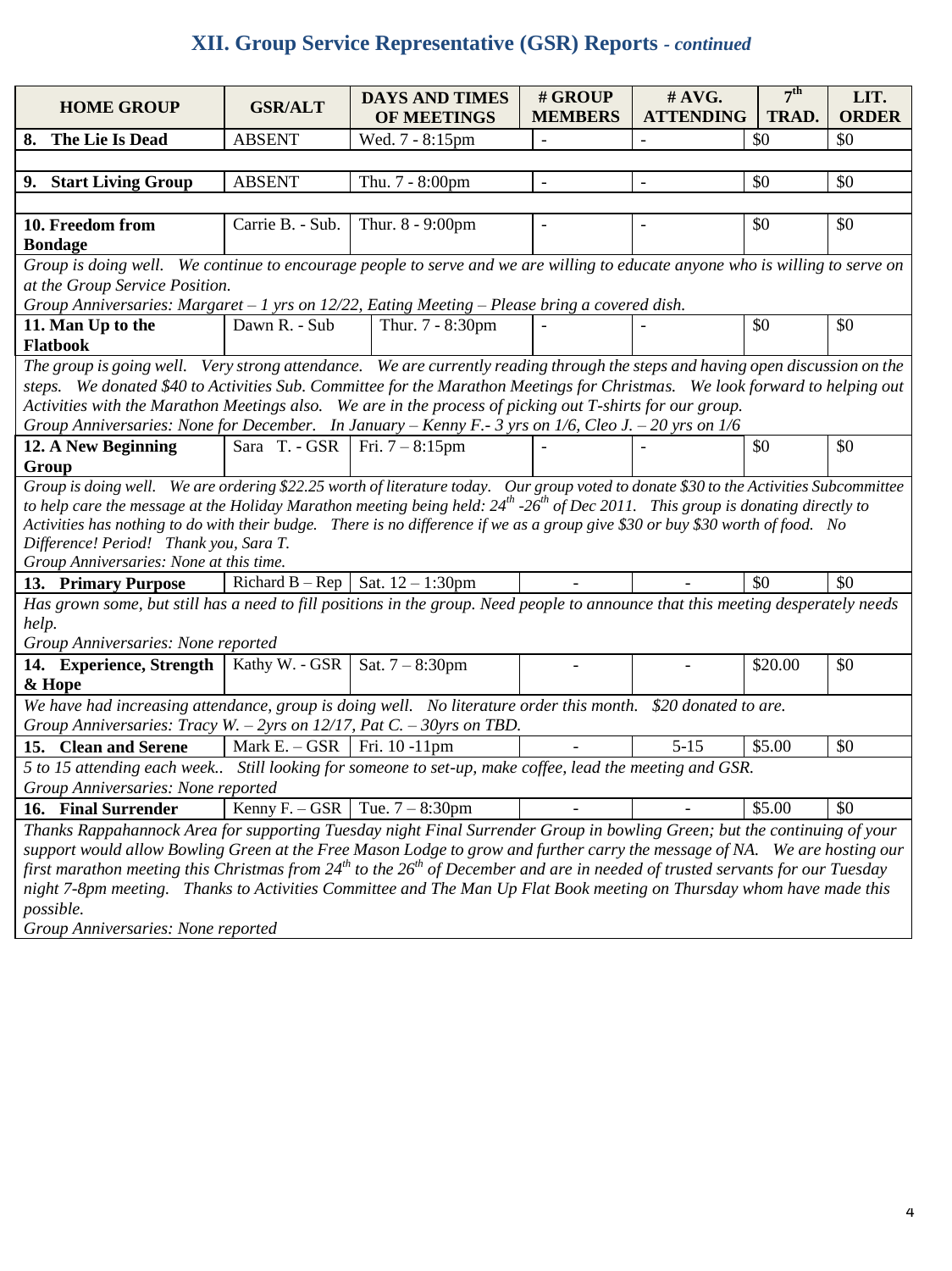# **XIII. Group Roll Call/2nd Quorum**

| <b>HOME GROUP NAME</b>     | P/A | <b>NAME</b>      | <b>POSTION</b> |  |  |
|----------------------------|-----|------------------|----------------|--|--|
| 1. Just For Today          | P   | Richard B.       | <b>GSR</b>     |  |  |
| 2. Set It Off              | P   | Tracy W.         | GSR            |  |  |
| 3. Who Wants to Live       | P   | Terry C.         | <b>GSR</b>     |  |  |
| 4. In It to Win It         | P   | Christopher K.   | GSR            |  |  |
| 5. Hope Fiends             | P   | Brenda B.        | <b>GSR</b>     |  |  |
| 6. Standing By Recovery    | P   | <b>Brandon K</b> | GSR            |  |  |
| 7. Clean Works             | P   | Brandon H.       | <b>GSR</b>     |  |  |
| 8. The Lie Is Dead         | A   |                  |                |  |  |
| 9. Start Living Group      | A   |                  |                |  |  |
| 10. Freedom from           | P   | Carry B.         | Alt GSR        |  |  |
| <b>Bondage</b>             |     |                  |                |  |  |
| 11. Man Up to the Flatbook | P   | Dawn R.          | Rep            |  |  |
| 12. A New Beginning        | P   | Sara T.          | <b>GSR</b>     |  |  |
| Group                      |     |                  |                |  |  |
| 13. Primary Purpose        | P   | Richard B.       | Alt. GSR       |  |  |
| 14. Experience, Strength   | P   | Kathy W.         | GSR            |  |  |
| & Hope                     |     |                  |                |  |  |
| 15. Clean and Serene       | P   | Mark E.          | GSR            |  |  |
| 16. Final Surrender        | P   | Kenny F,         | GSR            |  |  |

| 2 <sup>st</sup> QUORUM CALL -Must 4 per Bylaws |    |  |  |  |  |
|------------------------------------------------|----|--|--|--|--|
| Group Represented                              | 14 |  |  |  |  |
| <b>Procedural Votes</b>                        | 13 |  |  |  |  |

# **Legend: P = Present A = Absent Sub = Substitute/Representative XIV. Unfinished Business**

#### **Motion #BC 11/11-1**

Maker: Bylaws ad hoc Subcommittee 2  $2<sup>nd</sup>$  by: Patricia S. To add to **Article 11 – Amendments of Bylaws**

- A. Each year the bylaws are subject to review and alteration by all members of RANA. The following procedures apply:
	- In August, the ASC Chair allows for time in New Business to discuss the upcoming bylaws review.
	- In September, an ad hoc committee is formed to meet weekly to review and make necessary changes to the bylaws. All members of RANA are invited and encouraged to participate.
	- Motions for bylaws revisions must be made not later than November's ASC meeting.
	- Bylaws are distributed annually at January's ASC meeting.

**Intent:** To put in place procedures for presenting annual updates to the Area accordance with Concept 8. No Discussion*.*

VOTE: For= 9, Against= 0, Abstain= 3 **Motion – PASSED**

Motion #12-4/11 Maker: Lily D., Treasurer 2<sup>nd</sup>: None To accept the 2012 budget VOTE: For = 6 , Against= 0, Abstain= 3 **Motion – PASSED**

### **XV. Elections for Open Positions**

\*Secretary II \*Treasurer II \*VCRR Director \*Literature Vice Chair \*Out Reach Chair

Motion #12-5/11 Nomination Secretary II - Christopher K. Maker: Tracy W. 2nd Kathy W. *Christopher K. written qualifications; 100 WPM, no longer work nights, serve to best of my ability, 20 months clean on 12/8, 3 months ASC experience, extensive internet & computer experience.*

*Oral Discussion: GSR position will be open for In it to Win It and Christopher K. has already discussed this with the group, two people have expressed interest to step up to this position.*

Qualification read from Bylaws – Qualification satisfied Vote: **Passed** Congratulations!

*New Secretary II for RANA is Christopher K.*

No other Nominations

Remaining Open RANASC Positions: (Mark T.) GSRs please announce PLEASE

\*Treasurer II \*VCRR Director \*Literature Vice Chair \*Out Reach Chair

### **XVI. New Business**

**Regional Motions:** None to be brought back to groups to be voted on

#### **Area Motions**

Motion 12-6/11: Maker: Lily D. 2<sup>nd</sup> \*Budget expense, no vote.

To write a \$30 check to Fairview Baptist Church to pay for October, November, December Rent.

**Intent:** To honor the 7<sup>th</sup> Tradition and comply with the Bylaws

Discussion: (Lavita D.) *Wow! \$10 a month for rent, that is GREAT!*

Motion 12-7/11: Maker: Julie C.. 2<sup>nd</sup> \*Budget expense, no vote.

\$245.00 for Marathon Meeting.

**Intent:** To carry the message.

Discussion: (Lily D./Julie C.): Motions include a spending plan per the Bylaws as they are a written record for the monies spent. This was included in the Activities Report. *\*Teresa C., Secretary has input the information here for the minutes but this information was not written on the motion form – "Activities is asking for \$245 from our budget for food sides, beverages, coffee, plastic goods for marathon meeting staring Sat Dec 24-Mon Dec 26th ."*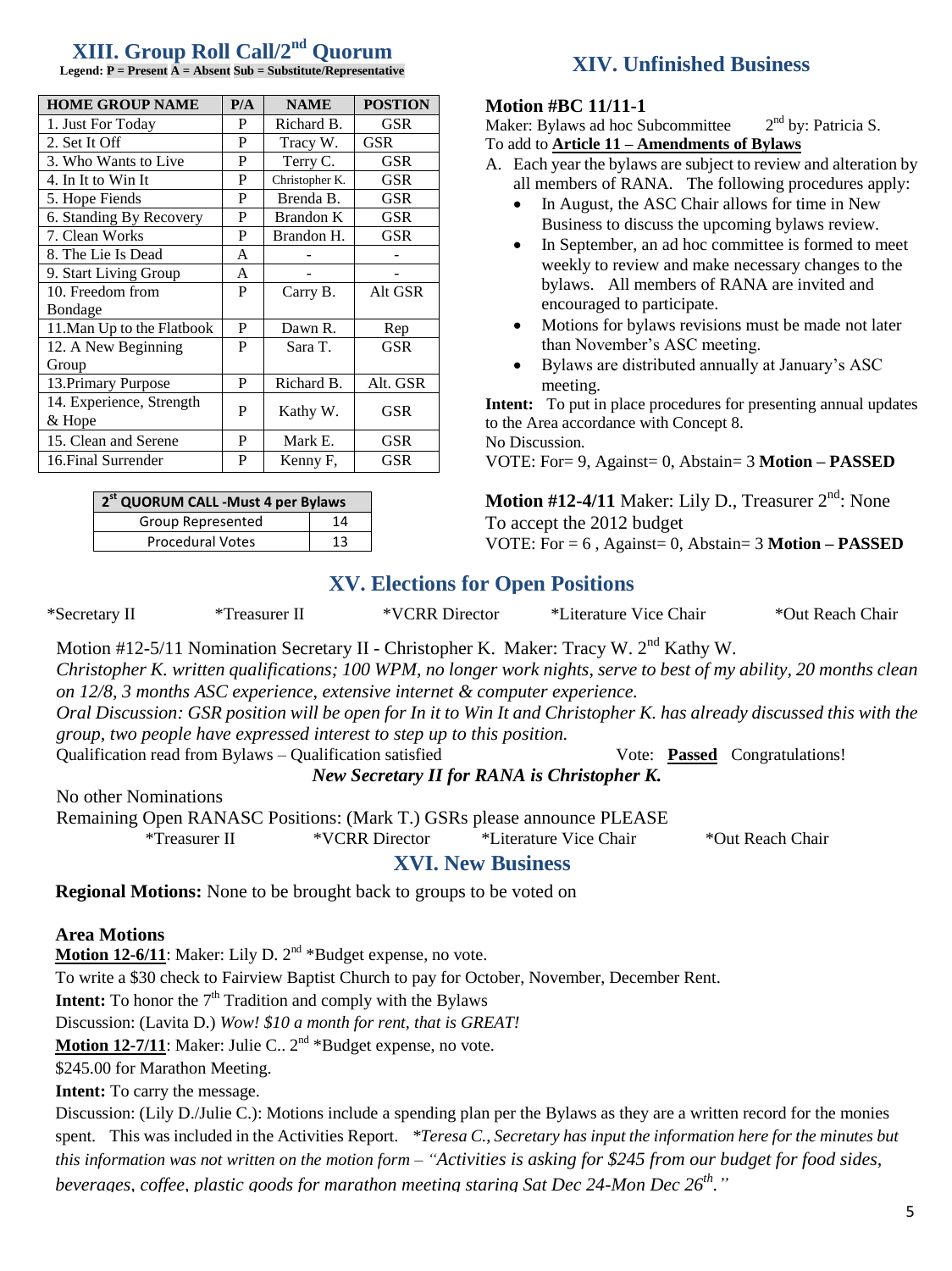### **XVI. New Business -** *continued*

**Area Motions** *- continued* **Motion 12-8/11**: Maker: Lindsay T.2<sup>nd</sup> \*Budget expense, no vote. To reimburse Lindsay T. \$7.88 for a new receipt book. **Intent:** To keep in line with Concept 11. No Discussion **Motion 12-9/11**: Maker: Kevin S. 2<sup>nd</sup> Tracy W. To hold next Area on January  $8^{th}$ ,  $2^{nd}$  Sunday of the month, instead of on New Year's Day, 1<sup>st</sup> Sunday of the month, at a to be announced location. **Intent:** It is a holiday Discussion: (Lindsay T./Kenny F./Kemper B./Brandon H./Lachlan P./Christopher K./Lavita D./Kevin S.): We will

have to find a new location as we can only meet at the church on the  $1<sup>st</sup>$  Sunday of the Month. Several locations were discussed as possibilities along with the willingness for trusted servants to communicate and secure that location. Lachlan will be the single point of contact on the new location, once secured a new location the PR Chair, Kemper B. will post this new location on the RANA website.

VOTE: For = 11 , Against= 0, Abstain= 0 **Motion – PASSED**

# **XVII.Review of Group Status and Business**

No new discussion (see GSR reports) of this Agenda item: A. The Lie is Dead B. Start Living Group C. Just for Today D. Final Surrender E. Primary Purpose.

# **XVIII. Open Sharing**

**Etta F**. - GSRs please attend the GSR Assembly - the third week in April. CAR report is full of information that you will want to read and familiarize yourself with prior to attending the Assembly. Please feel free to ask me any questions and please show up and learn! CAR workshop for this Quadrant, #1, will be in Richmond prior to the GSR Assembly sometime in February.

Discussion: **Carrie B./Etta F.:**Flyers will be out after the next Regional assembly - Jan 8<sup>th</sup>. They will be online if they are not printed by that time. The GSRs will go to the workshops to learn about what is in the report sometime in February and then the GSR Assembly will be where GSRs will vote in April.

**Mark T./Etta F**.: There are 10 rooms, and we will have people doubled up in them. Note that you do not need to spend the night as this is a one day event.

**Lily D./Etta F./Carrie B.:** CAR Reports are on sale now- 242 pages \$8.95 or you can download and print them yourself.. RANA Bylaws have the funds budgeted to purchase CAR reports for filled GSR postions. We should plan to purchase these CAR Reports for next Area in January.

**Lindsay T./Kathy W./Sara T.:** Literature Chair will order these. You may also down load the CAR and read from your computer. Sara T. will forgo having a printed copy as she will use her laptop.

**Carrie B./Etta F.:** Our Region is putting on a Convention in January, the weekend of January 13<sup>th</sup> Go to

[www.CAR-NA.org](http://www.car-na.org/) to get information and there is a calendar of events. You as GSRs have a responsibility to bring this information back to your groups. If you have questions please reach out and ask me, I want to talk to you and answer your questions. There are 3 separate events - Convention, CAR Workshop and GSR Assembly

**Kemper B.** - there is also a link on our home site - [www.Rappahanockareaofna.com](http://www.rappahanockareaofna.com/)

**Carrie B. /Etta** - We have not at the Region had any flyers for the RCMs to bring back to the Areas. I am here bringing this information as this is my area, timing this as prior to the RCM having this information.

Mark T. - We have an open VCRR Director and this would fall under that positions responsibilities. My understanding is it is not the Regions responsibility to promote the Convention.

**Christopher K.:** Everyone should have flyers.

**Kemper B.** Please come get meeting lists if you need them

# **XIX. Adjournment & Serenity Prayer**

Motion #12-10/11: To Close, 5:57pm Made by Brandon H..,  $2<sup>nd</sup>$  by Tracy W.